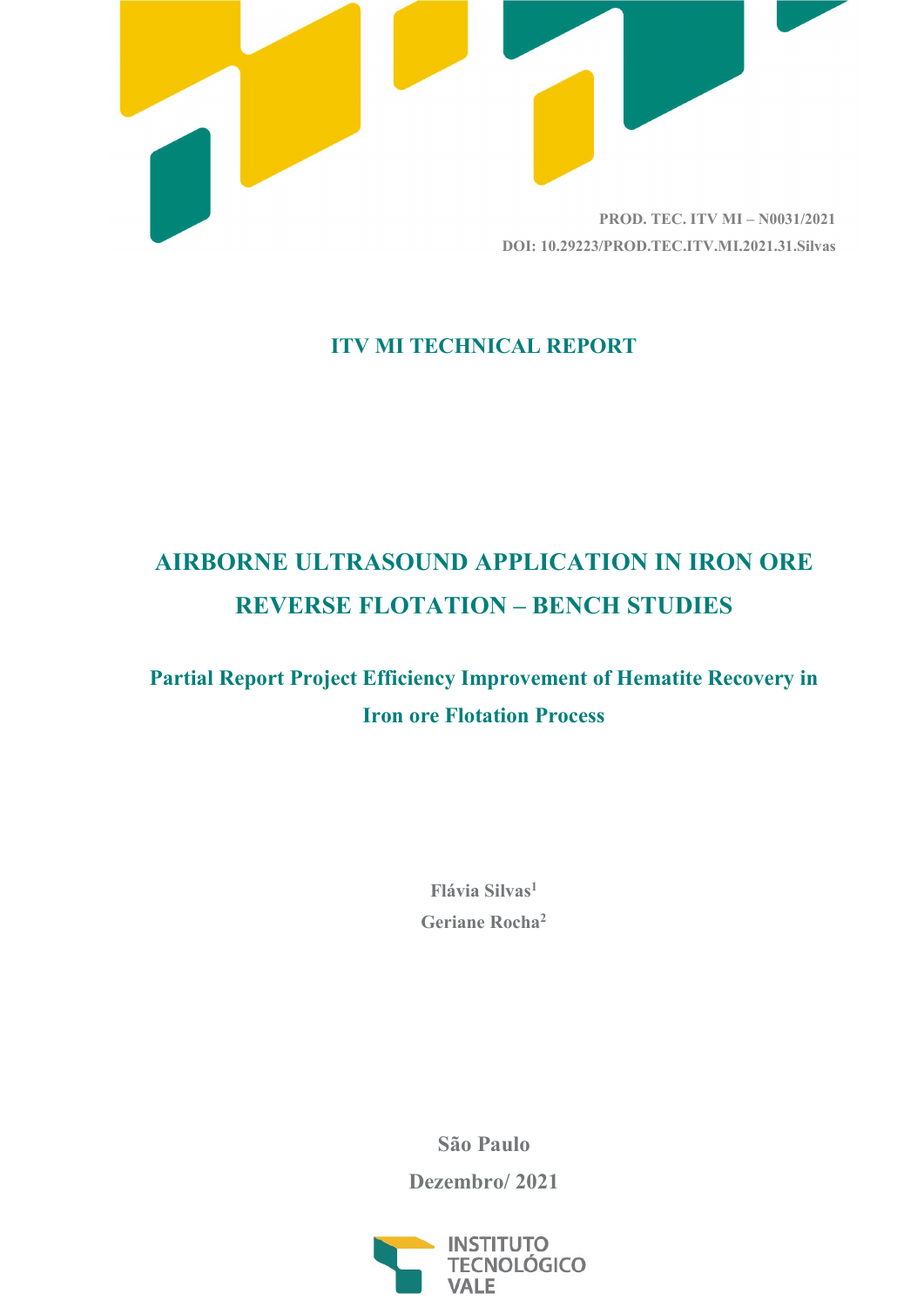| <b>Título:</b> Airborne ultrasound application in iron ore reverse flotation – bench studies |                |
|----------------------------------------------------------------------------------------------|----------------|
| <b>PROD. TEC. ITV MI - N0031/2021</b>                                                        | <b>Revisão</b> |
| Classificação: () Confidencial () Restrita (x) Uso Interno () Pública                        | -01            |

Informações Confidenciais - Informações estratégicas para o Instituto e sua Mantenedora. Seu manuseio é restrito a usuários previamente autorizados pelo Gestor da Informação.

Informações Restritas - Informação cujo conhecimento, manuseio e controle de acesso devem estar limitados a um grupo restrito de empregados que necessitam utilizá-la para exercer suas atividades profissionais.

Informações de Uso Interno - São informações destinadas à utilização interna por empregados

e prestadores de serviço

Informações Públicas - Informações que podem ser distribuídas ao público externo, o que, usualmente, é feito através dos canais corporativos apropriados

#### Nota de capa

2 Instituto SENAI de Inovação Mineral

Citar como: SILVAS, Flávia P. C. et al. Airborne ultrasound application in iron ore reverse flotation – bench studies. Ouro Preto: ITV, 2021. (Relatório Técnico – N0031/2021).

| S586a | Silvas, Flávia P. C.<br>Airborne ultrasound application in iron ore reverse flotation - bench<br>studies. Flávia Silvas[et al.] - Ouro Preto, MG: ITV, 2021. |
|-------|--------------------------------------------------------------------------------------------------------------------------------------------------------------|
|       | 44 p.: il.                                                                                                                                                   |
|       | Relatório Técnico (Instituto Tecnológico Vale) – 2021<br>PROD TEC. ITV. MI - N0031/2021<br>DOI 10.29223/PROD.TEC.ITV.MI.2021.31.Silvas                       |
|       | 1. Iron Ore. 2. Reverse Flotation. 3. Airborne Ultrasound. 4. Mechanical Cell<br>Flotation. I. Rocha, Geriane. II. Título.                                   |
|       | CDD.23. ed. 669.33                                                                                                                                           |

#### Dados Internacionais de Catalogação na Publicação (CIP)

Bibliotecária responsável: Nisa Gonçalves – CRB 2 – 525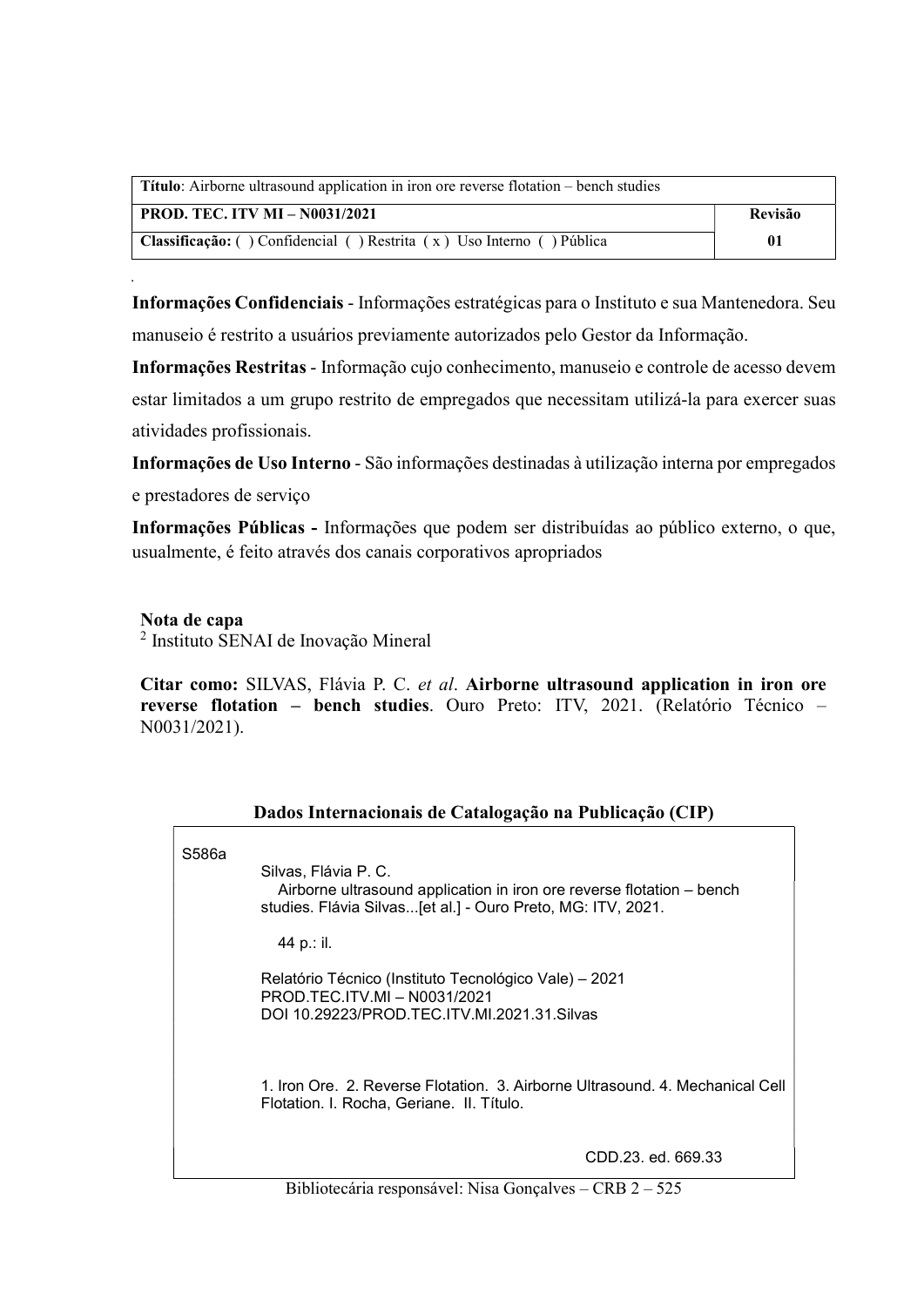#### EXECUTIVE SUMMARY

The sustainability of the flotation iron ore concentration process has been constantly assessed in terms of the process efficiency and the amount of tailings generated, which differs from site to site. The growing demand for the reduction of iron losses to the tailings should occur concomitantly with the development of new technologies, since the flotation process efficiency is multi-variable dependent, including not only on the characteristics of the minerals but also on the pulp and froth. Previous studies<sup>1</sup> showed that the vibration of mechanical waves from an ultrasonic power transducer promoted the reduction and suppression of the three-phase froth of iron ore reverse flotation increasing metallurgical recovery and, consequently, reducing the iron loss to the tailings, especially in fine and ultrafine size fractions. In this context, this technical report conveys the study of applying airborne ultrasound to the iron ore reverse flotation, starting with the characterization of sample from Viga (Vale, Congonhas - MG), followed by the project and fabrication of high-power piezoelectric ultrasound transducers - HPUT, and its application in bench-scale flotation tests. Different configurations (type of transducers and distance) and ultrasound powers were studied. The efficiency of ultrasound application in flotation is related to the solids content of the pulp in each stage since the solids content increase contributes to the froth stability. The best results were obtained for tests RG0-SCV40 and RG60-SCV60 with 50% and 40% of solids content, respectively. The application of the tip transducer at 45 mm of distance from the froth resulted in 0.72% and 1.13% of reduction of iron loss to the tailings when compared with standard tests (Rec. Met. Fe in tailing =  $16.70\% \pm$ 0.19 and 13.40%  $\pm$  0.37, respectively). However, there was a reduction in concentrate quality due to the rise in  $SiO_2$  grade - 0.53% and 0.61% - when compared with standard test  $(SiO_2)$ grade in global concentrate =  $3.09\% \pm 0.16$  and  $3.85\% \pm 0.46$ , respectively), which probably has detached from the particle-bubble aggregate due to the vibration caused by the ultrasonic waves, since,  $20.8\%$  of SiO<sub>2</sub> is present in the coarse fraction. Moreover, the SiO<sub>2</sub> is not well released (LG 95 between 74% and 36%). The achievements showed a tendency in the reduction of iron loss to the tailings, however, minor differences were found between the results. In this sense, it is suggested to continue the study to corroborate the results and strengthen the knowledge and understanding of the subject.

-

<sup>&</sup>lt;sup>1</sup> Patent application number BR 10 2021 009571 7, 2021; Silvas et al., 2019; Buiochi and Braga, 2018; Buiochi, Silvas and Faustino, 2020.